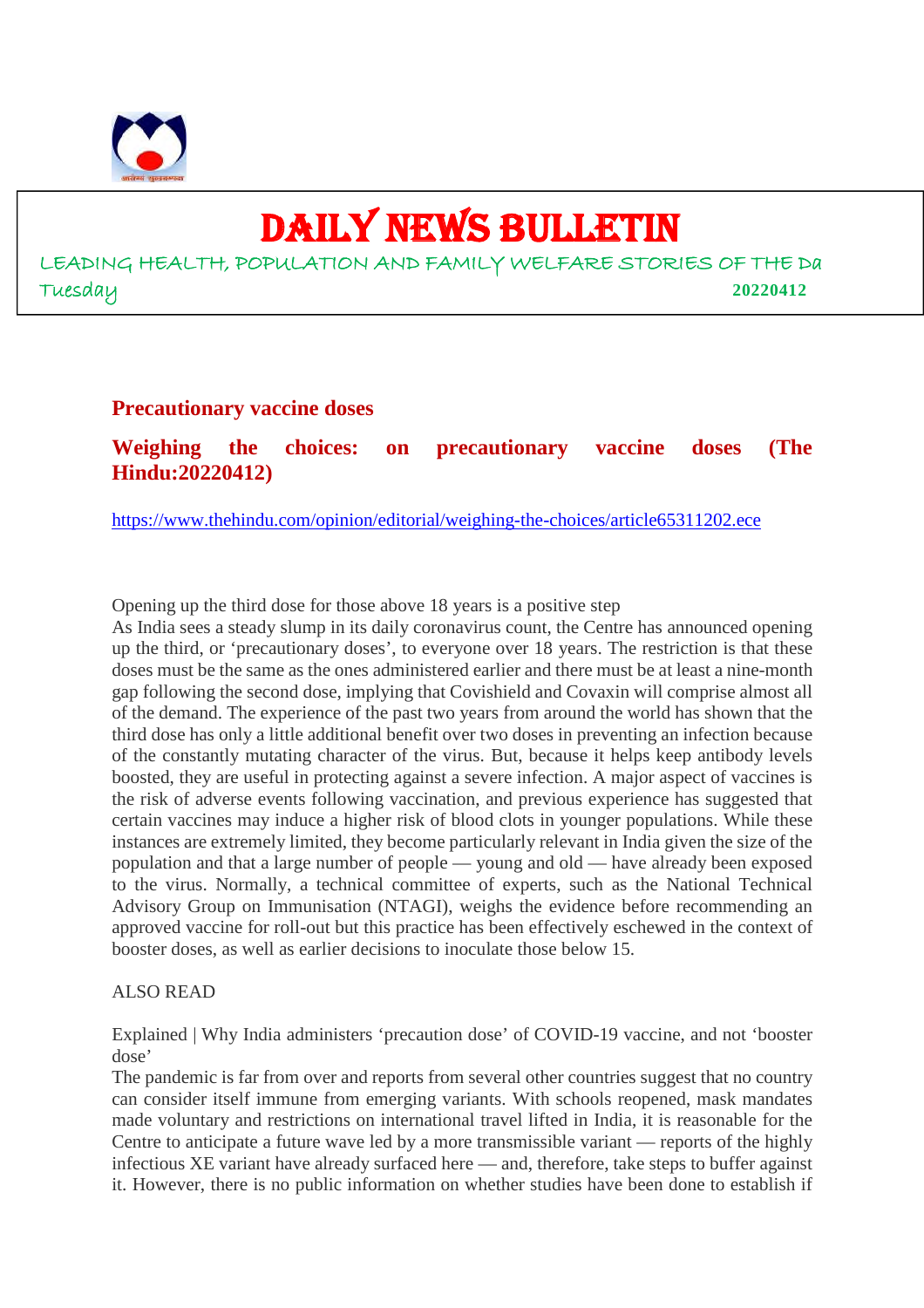administering a different vaccine as a third dose is better at boosting antibodies than repeating a vaccine. This ideally ought to have been a major area of research for the Centre. Another aspect that bears a closer look is progress on vaccines other than Covaxin and Covishield. The Serum Institute of India appears to be gearing up for large volumes of, not Covishield, but Covavax. Covaxin, following the World Health Organization's recommendation to pause exports pending an upgrade of its production facilities, is also unlikely to see fresh stocks any time soon. Both vaccines in fact will be available at discounted rates in private facilities. Demand is currently lacklustre but were it to spike, will supply be adequate? The Centre needs to be more transparent about the rationale guiding its vaccine policy.

#### **vaccination centres**

**SII to give free Covishield vials to pvt vaccination centres to compensate for price difference The inventories at the private CVCs would be verified by SII representatives SII to give free Covishield vials to pvt vaccination centres to compensate for price difference Image for representational purpose. iStock (The Tribne: 20220412)**

https://www.tribuneindia.com/news/health/sii-to-give-free-covishield-vials-to-pvtvaccination-centres-to-compensate-for-price-difference-385177

A day after slashing the price of the precaution dose of Covishield to Rs 225 per shot for private hospitals, the Serum Institute of India (SII) told the Centre on Sunday that it will compensate for the price difference for the unexpired stocks lying with private centres in the form of free vials of fresh stocks, official sources said.

Vaccine majors SII and Bharat Biotech on Saturday said they have decided to cut the prices of the precaution dose of their respective COVID-19 vaccines to Rs 225 per shot for private hospitals after discussions with the government.

Bharat Biotech had also announced that the price differential with any existing stocks of Covaxin in private hospitals shall be compensated in the form of additional doses.

In a communication to the Union health ministry, Prakash Kumar Singh, director, government and regulatory affairs at the SII, on Sunday said, "As per direction of Dr Adar C Poonawalla, we want to inform you that we will compensate the price difference for the current unexpired stocks lying with private Covid vaccination centres (CVCs)." "The difference between Rs 600 plus GST and our recent price of Rs 225 plus GST would be compensated in the form of free vials of the fresh stocks of Covishield," Singh is learnt to have conveyed in the communication.

The inventories at the private CVCs would be verified by SII representatives and the claim would then be processed on the basis of their approval.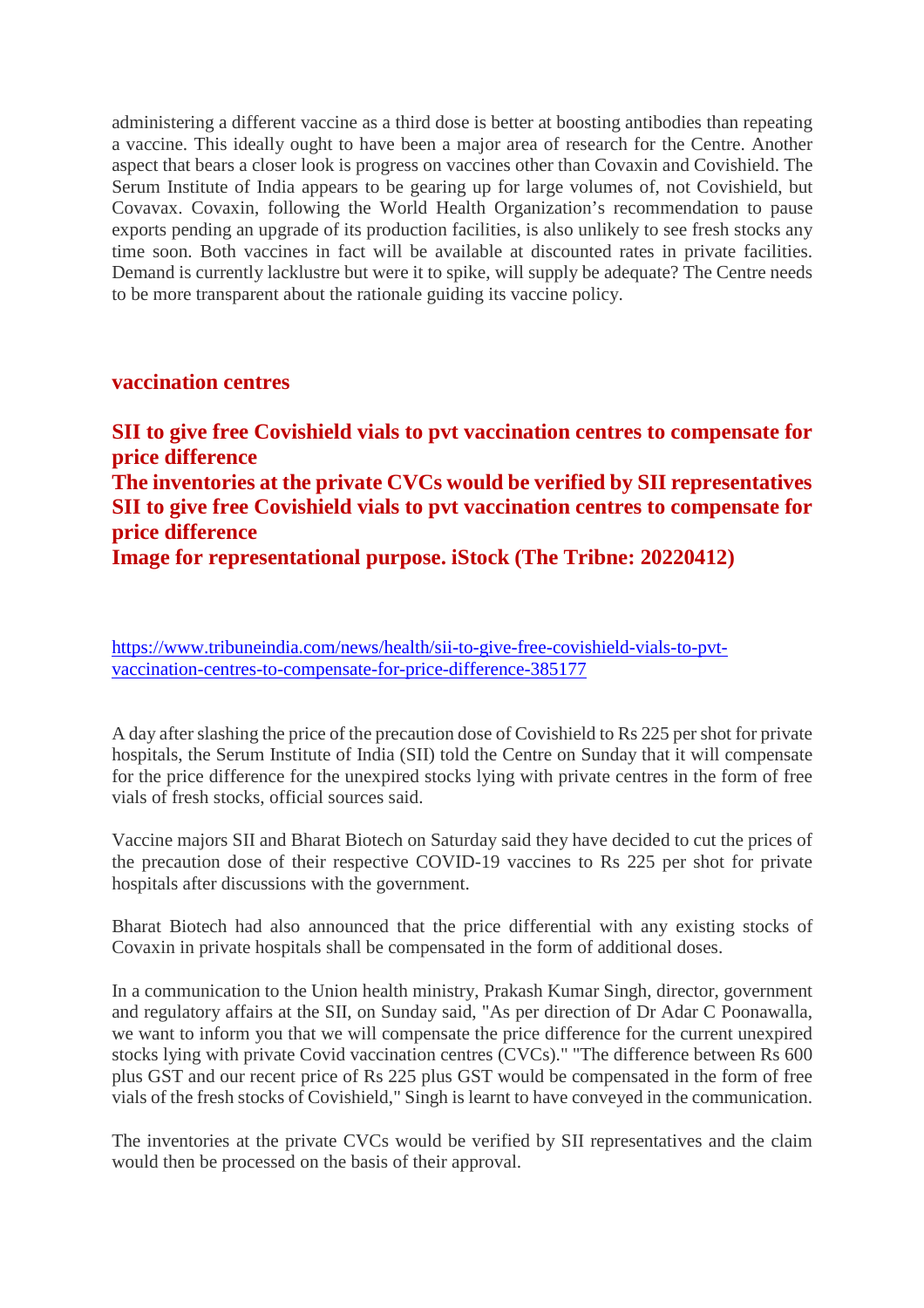India began administering the precaution dose of COVID-19 vaccines to all beneficiaries aged above 18 years at private vaccination centres from Sunday.

Those above the age of 18 and who have completed nine months after the administration of the second dose of the vaccine will be eligible to receive the precaution dose.

# **Healthy food, exercise**

# **Healthy food, exercise can help manage Parkinson's (The Tribne: 20220412)**

When Parkinson's is present at a younger age, it is more likely to have a genetic link

https://www.tribuneindia.com/news/health/healthy-food-exercise-can-help-manageparkinsons-385489

Eating a variety of foods, regular exercise and adequate amount of sleep can help people with Parkinson's disease to improve their health and enhance the quality of life, say doctors.

World Parkinson's Day is marked annually on April 11 and is supported by the European Parkinson's Disease Association.

The aim of Parkinson's Awareness Day is to raise awareness of Parkinson's disease, promoting a greater understanding of this condition and how it can affect a person.

Parkinson's is a disease in which nerve cells that deliver the neurotransmitter dopamine to other cells are reduced in numbers. As cell death spreads to ever larger parts of the brain, more centres are affected. This results in an aggravation of motor and non-motor disorders.

As individuals age, the most important factor would be the quality of life they will sustain over the many years they live. Parkinson's disease is a commonly witnessed ailment that adversely impacts the quality of a human life as they turn older.

Because the exact cause of Parkinson's is unknown, proven ways to prevent the disease also remain a mystery.

Early onset of Parkinson's disease can be a worrying diagnosis as it can significantly affect the quality of life of the individual and their family. When Parkinson's is present at a younger age, it is more likely to have a genetic link.

It may also progress differently than Parkinson's in older people. Being aware of the symptoms can help a person get the treatment and support they need at an early stage.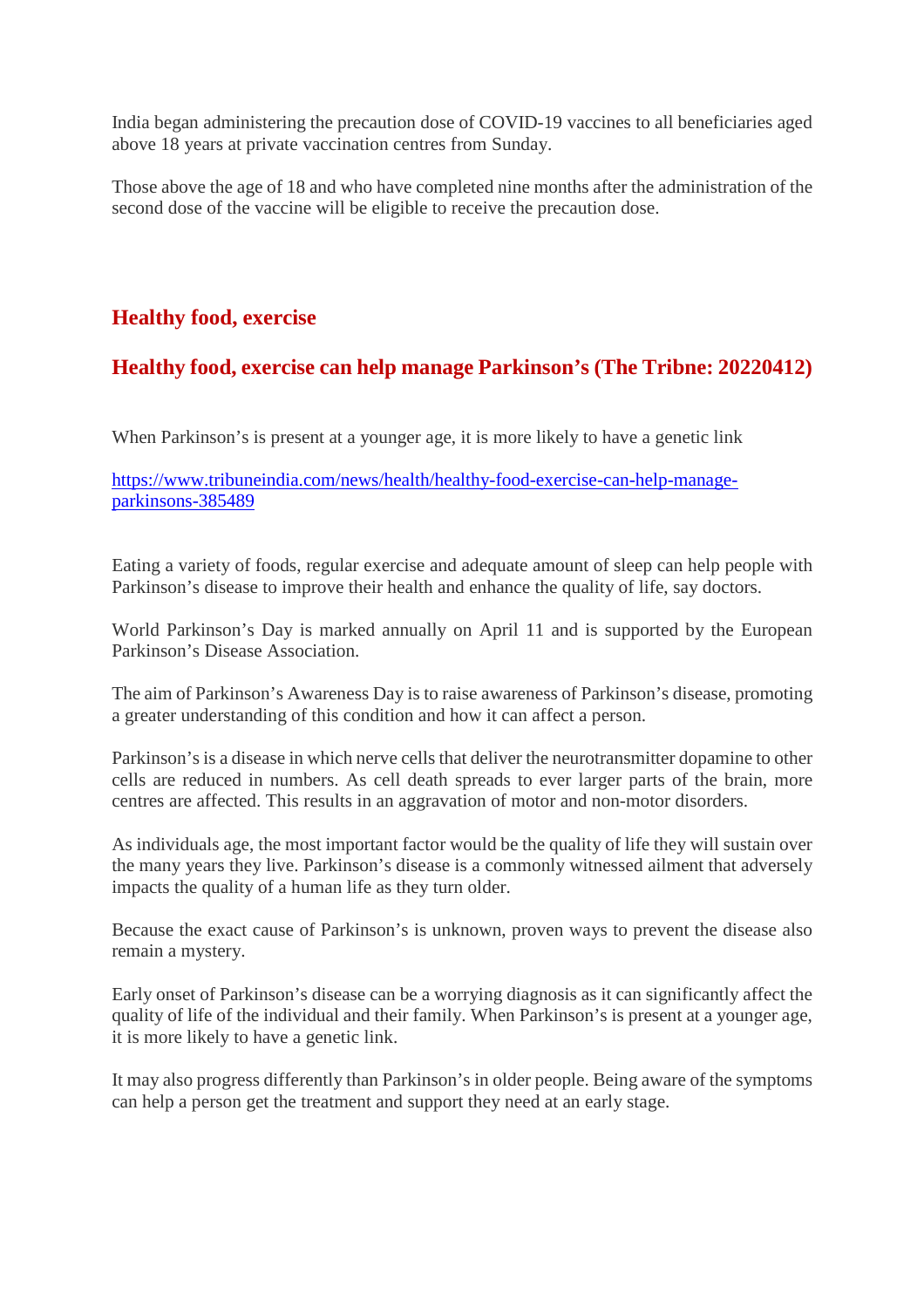"While there is no prescription for a Parkinson's disease-specific diet, to maintain overall good health most people living with this disease should eat a variety of whole grains, vegetables, fruits, milk and dairy products, and protein-rich foods such as meat and beans.

One must consider, including nuts, olive oil, fish and eggs, to your diet for their beneficial fats. Eating a variety of foods will help you get the energy, protein, vitamins, minerals and fibre you need for good health.

In advanced stages of disease, it may be required to adjust timing of protein intake according to medication schedule to improve the efficacy of drugs," said Suresh Reddy, Consultant Neuro Physician, Aware Gleneagles Global Hospital.

"Medication aside, there are many ways people living with Parkinson's disease can improve their health and well-being, preserve physical function, ease symptoms and enhance quality of life. Most important among these is doing regular exercise, staying hydrated and getting an adequate amount of sleep. Developing quality habits like practicing yoga, Tai-Chi, going in for massage or movement therapies, acupuncture etc. are also great means to avoid falling into the Parkinson's disease trap," said Abhinay M. Huchche, Consultant Neurologist, SLG Hospitals.

A. Preetham Reddy, Consultant Neurologist, Century Hospital, said: "By 2030, one in every six people in the world will be aged 60 years or above, and at that rate the share of the population aged 60 years and above will increase from one billion in 2020 to 1.4 billion. With increased incomes, people tend to indulge in habits like alcoholism, which could result in ailments like Parkinson's disease with time. Hence, there is an urgent need to spread awareness on the risks associated with the disease and how it would have an adverse impact on the quality of life, and what preventive steps could help overcome the risks." "Several genetic factors increase a person's risk of developing Parkinson's disease, although exactly how these make some people more susceptible to the condition is unclear. Though inheritance is a rare occurrence, there is a possibility that Parkinson's disease can run in families because of faulty genes being passed to a child from parents. Undergoing a gene map study too might not be a bad idea, if there are elders in the family suffering from this ailment," added Ch. Vijay, Consultant Neurologist, KIMS Icon hospital, Vizag. IANS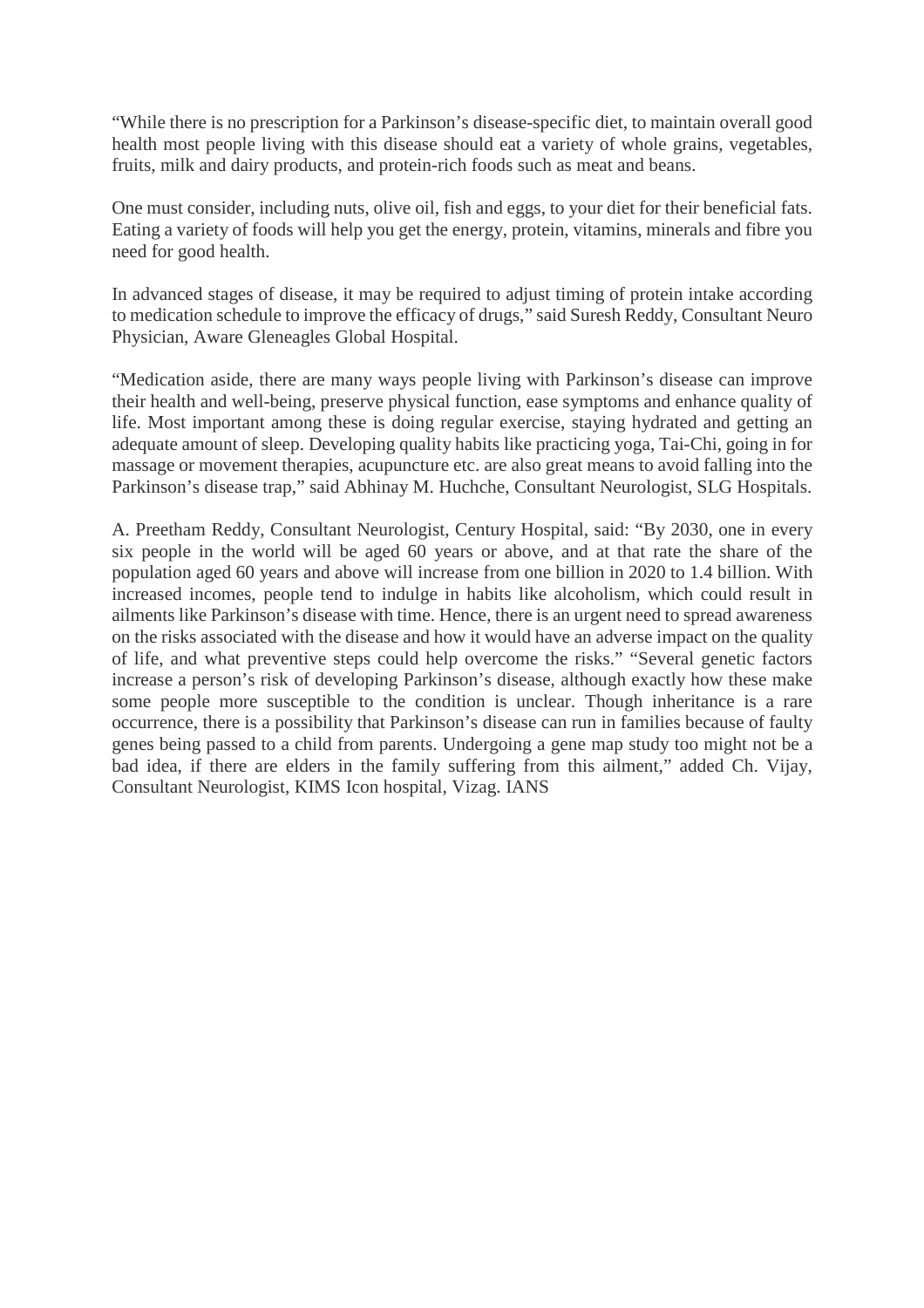# **Covid infection**

# **Covid infection may increase serious blood clot risk up to 6 months: Study (The Tribne: 20220412)**

Higher risk of events in patients with underlying conditions and those with more severe Covid

https://www.tribuneindia.com/news/coronavirus/covid-infection-may-increase-serious-bloodclot-risk-up-to-6-months-study-384382

Covid infection may increase serious blood clot risk up to 6 months: Study Photo for representational purpose only.

People infected with Covid-19 are at an increased risk of deep vein thrombosis -- a blood clot in the leg -- up to three months, pulmonary embolism -- a blood clot in the lung -- up to six months, and a bleeding event up to two months, finds a study.

The findings, published by The BMJ, also showed a higher risk of events in patients with underlying conditions, and those with more severe Covid.

Researchers from Umea University in Sweden said these results support measures to prevent thrombotic events (thromboprophylaxis), especially for high risk patients, and strengthen the importance of vaccination against Covid.

It is well known that Covid increases the risk of serious blood clots (known as venous thromboembolism or VTE), but less evidence exists on the length of time this risk is increased, if risk changed during the pandemic waves, and whether Covid also increases the risk of major bleeding.

To address these uncertainties, researchers set out to measure the risk of deep vein thrombosis, pulmonary embolism, and bleeding after Covid.

For the study, the team identified more than one million people with confirmed Covid infection between February 1, 2020 and May 25, 2021, and matched them with more than four million people who had not had a positive SARS-CoV-2 test result.

The researchers found a five-fold increase in risk of deep vein thrombosis, a 33-fold increase in risk of pulmonary embolism, and an almost two-fold increase in risk of bleeding in the 30 days after infection.

Risks were the highest in patients with more severe Covid and during the first pandemic wave compared with the second and third waves, which the researchers say could be explained by improvements in treatment and vaccine coverage in older patients after the first wave.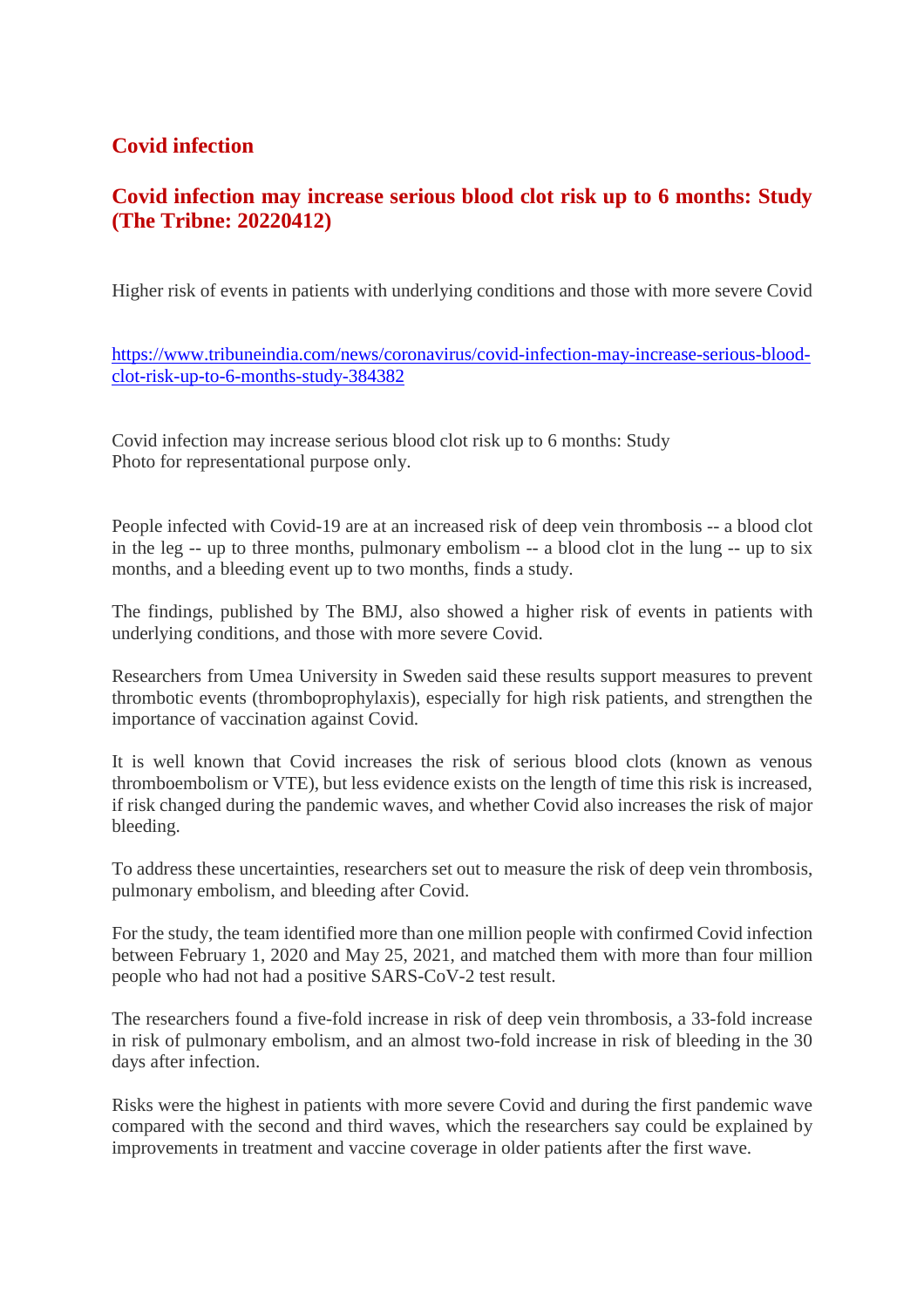Even among mild, non-hospitalised Covid patients, the researchers found increased risks of deep vein thrombosis and pulmonary embolism.

"This is an observational study, so the researchers cannot establish the cause," researchers said.

"Our findings arguably support thromboprophylaxis to avoid thrombotic events, especially for high risk patients, and strengthen the importance of vaccination against Covid," they said. IANS

# **Child Adiption (The Tribne: 20220412)**

http://onlineepaper.asianage.com/articledetailpage.aspx?id=16291598



Smoke billows from fire at Reserve Bank of India air-condition plant in New Delhi on Monday.<br>Monday.  $-$  ASIAN AGE

PARMOD KUMAR plea

SC seeks Centre's response on plea to simplify procedure for child adoption

the<br>Act. which  $the$ 

had or

rphans.<br>The PIL has r

# **Summer pollution**

# **Govt unveils action plan to cut summer pollution (Hindustan Times: 20220412)**

https://epaper.hindustantimes.com/Home/ShareArticle?OrgId=1246611d75b&imageview=0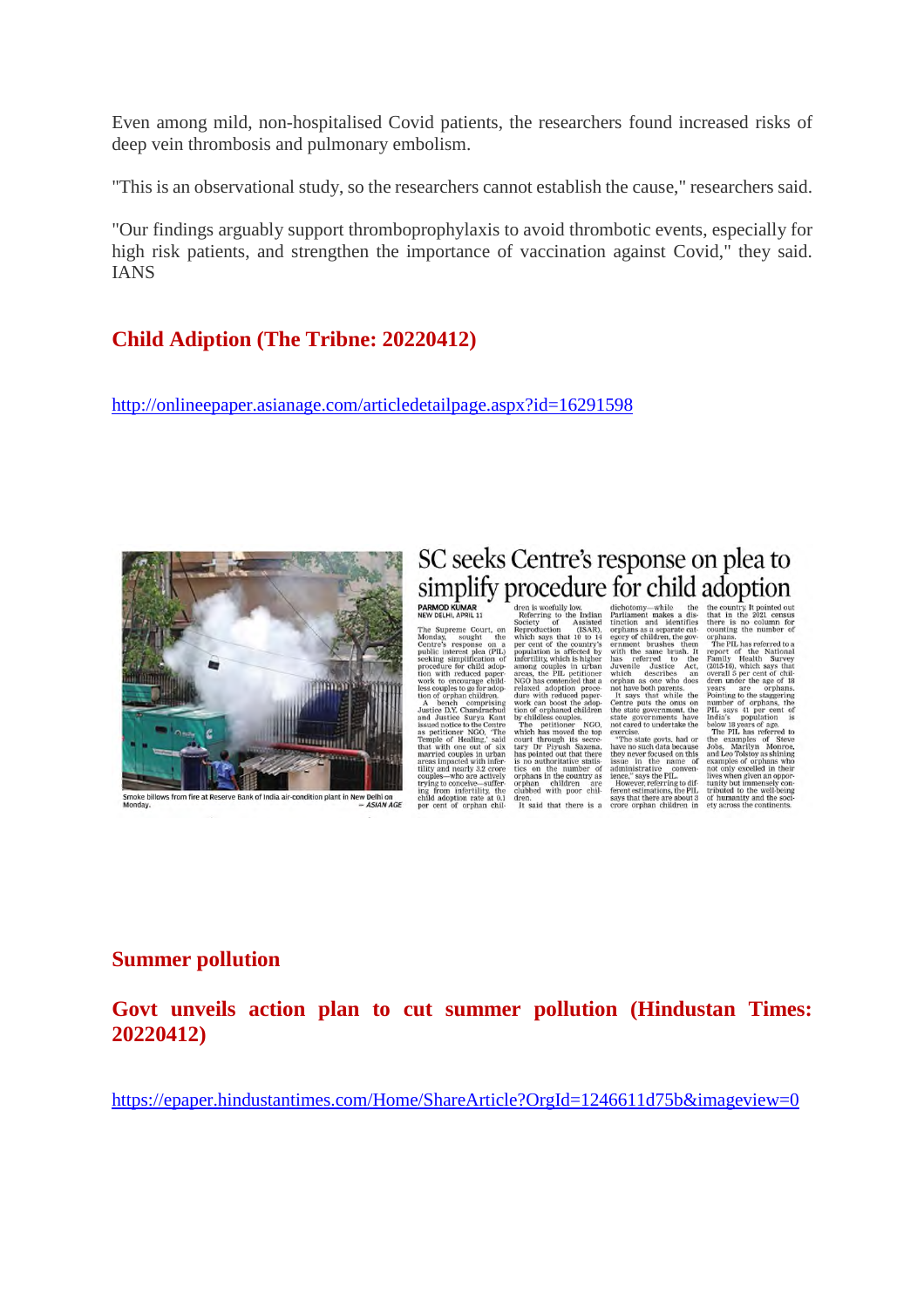The Delhi government on Monday unveiled a 14-point action plan to combat air pollution during summer which will kick off with a month-long campaign against open burning of waste and garbage from April 12, environment minister Gopal Rai said.

He added that an anti-dust campaign, the second phase of the action plan, will be launched from April 15. Open burning of biomass and road dust are among the major air pollutants in Delhi as they are the major contributors of particulate matter (PM2.5 and PM10) to city air.

The minister said that the remaining 12 components of the plan will be laid out with a longterm focus. He said this includes a high-level meeting to be held on April 21, where experts will discuss and suggest technological solutions to landfill fires that add noxious gases to the city air.

"Of the 14 points under the summer action plan, two immediate actions have been prepared and the remaining 12 will be released in the long term. Under this, we will be launching our anti-open burning and anti-road dust campaigns for a month from April 12 and April 15 respectively," said Rai.

The plan was reviewed at a meeting on Monday which was attended by officials from the Delhi Pollution Control Committee, the three municipal corporations, DDA, environment department, revenue department, Delhi Fire Service (DFS), Irrigation and Flood Control Department and the Delhi Jal Board (DJB).

The plan is unique since most of the focus on pollution mitigation so far remain on air pollution in winters when a host of local sources, farm fires in nearby states and adverse meteorological factors push pollution to hazardous levels.

Rai said the Public Works Department (PWD) has been asked to form a special task force under the summer action plan, which will focus on increasing roadside green cover in Delhi to curb dust pollution. He added that government has started the 'Green Delhi Startup Scheme' with IIT Delhi, under which startups will be encouraged to find solutions to environmental problems such as single-use-plastic (SUP).

Rai said 500 teams from 10 government departments will be deployed across Delhi for the antiopen burning campaign, and 78 mechanical road sweepers and 587 water sprinkling machines will be used for the anti-dust campaign.

The other focus areas of the plan include tree plantation, for which Rai said a meeting will be scheduled on Tuesday to announce the annual greening targets for Delhi this year. Urban farming, which will see the Delhi government promote rooftop farming; development of green parks, for which the government will provide ₹2.55 lakh per acre to RWAs and development and preservation of water bodies form other components of the action plan.

The plan also states that industrial pollution will be cut by ensuring that each industry in Delhi uses piped natural gas, for which a special drive will be launched from April 20 onwards, while real-time source apportionment will be available from August 2022, Rai said.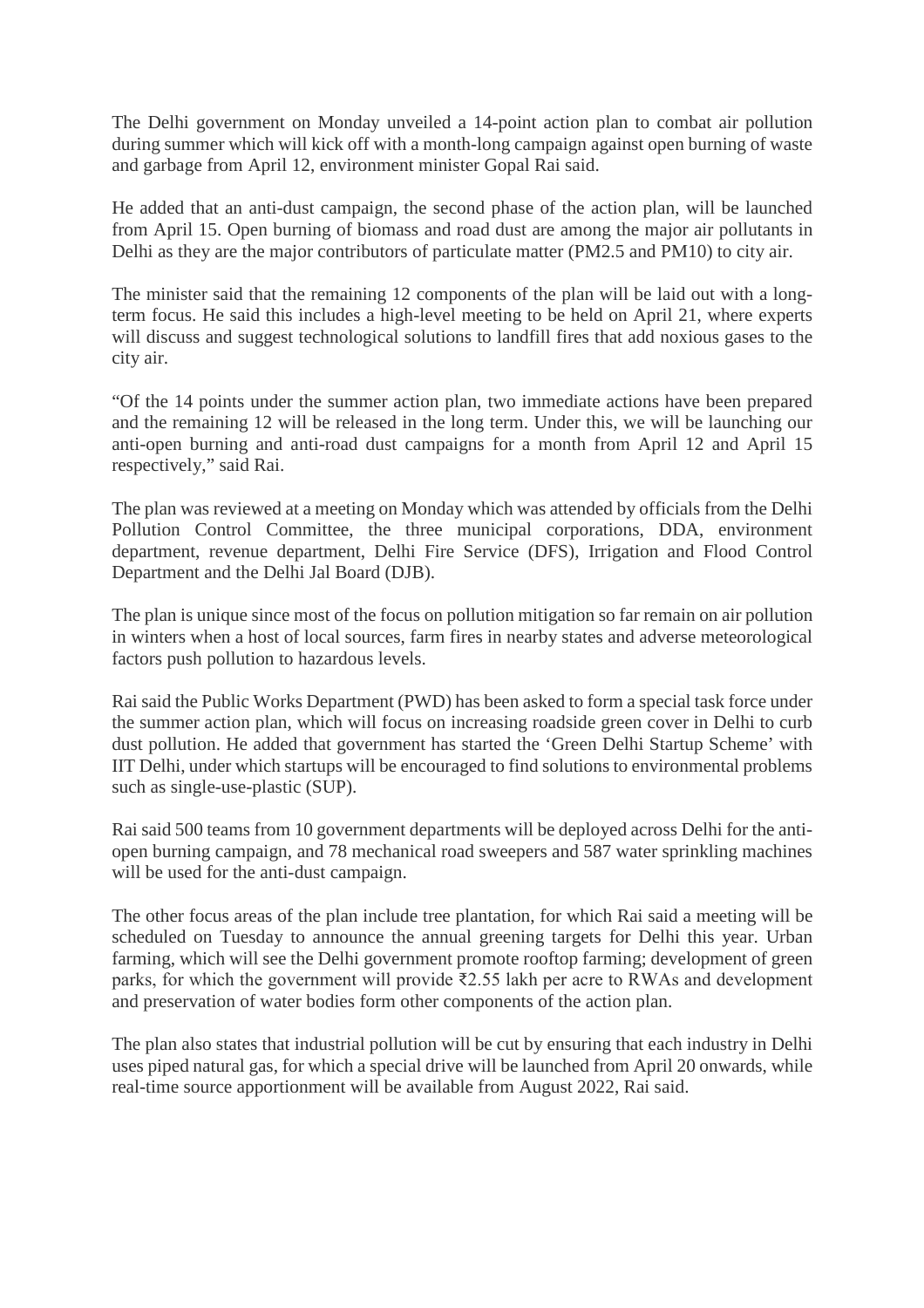# **Cancer blood tests**

**Can cancer blood tests live up to promise of saving lives? Such blood tests, called liquid biopsies, are already used in patients with cancer to tailor their treatment and check to see if tumours come back (The Indian Express: 20220412)**

https://indianexpress.com/article/lifestyle/health/can-cancer-blood-tests-live-up-to-promiseof-saving-lives-7863963/

cancer blood testThe new blood tests look for many cancers at once. (Source: Getty Images/Thinkstock)

Joyce Ares had just turned 74 and was feeling fine when she agreed to give a blood sample for research. So she was surprised when the screening test came back positive for signs of cancer.

After a repeat blood test, a PET scan and a needle biopsy, she was diagnosed with Hodgkin lymphoma.

"I cried," the retired real estate broker said. "Just a couple of tears and thought, 'OK, now what do we do?'"

The Canby, Oregon, resident had volunteered to take a blood test that is being billed as a new frontier in cancer screening for healthy people. It looks for cancer by checking for DNA fragments shed by tumour cells.

Such blood tests, called liquid biopsies, are already used in patients with cancer to tailor their treatment and check to see if tumours come back.

ALSO READ |World Parkinson's Day 2022: Why symptoms like tremors, rigidity, and stiffness must not be ignored

Now, one company is promoting its blood test to people with no signs of cancer as a way to detect tumours in the pancreas, ovaries and other sites that have no recommended screening method.

It's an open question whether such cancer blood tests — if added to routine care — could improve Americans' health or help meet the White House's goal of cutting the cancer death rate in half over the next 25 years.

With advances in DNA sequencing and data science making the blood tests possible, California-based Grail and other companies are racing to commercialize them.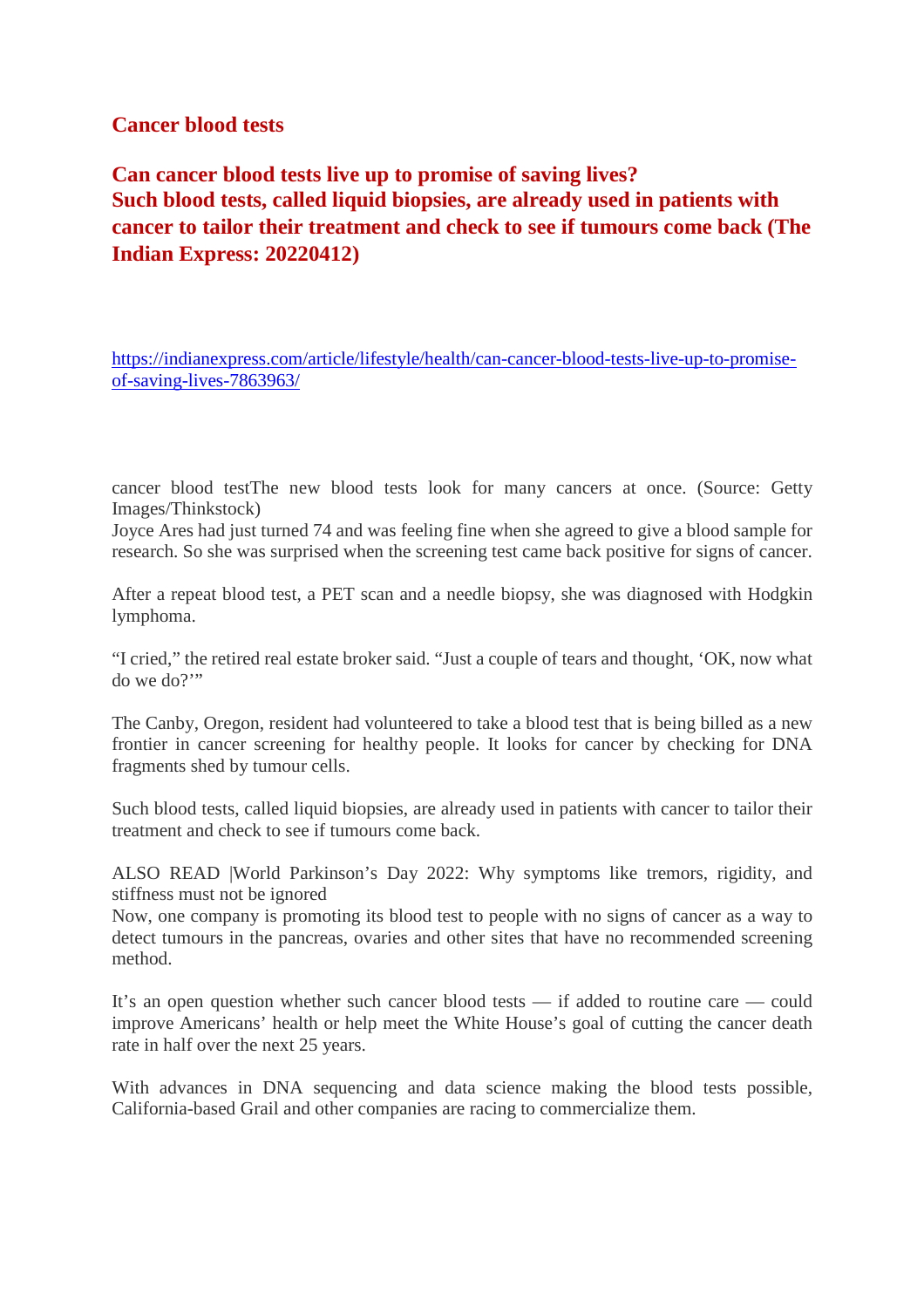And US government researchers are planning a large experiment — possibly lasting seven years and with 200,000 participants — to see if the blood tests can live up to the promise of catching more cancers earlier and saving lives.

"They sound wonderful, but we don't have enough information," said Dr Lori Minasian of the National Cancer Institute, who is involved in planning the research. "We don't have definitive data that shows that they will reduce the risk of dying from cancer."

Grail is far ahead of other companies with 2,000 doctors willing to prescribe the \$949 test. Most insurance plans don't cover the cost. The tests are being marketed without endorsements from medical groups or a recommendation from U.S. health authorities. A review by the Food and Drug Administration isn't required for this type of test.

"For a drug, the FDA demands that there is a substantial-high likelihood that the benefits not only are proven, but they outweigh the harms. That's not the case for devices like blood tests," said Dr Barry Kramer of the Lisa Schwartz Foundation for Truth in Medicine.

The evidence is strongest for screening tests for cancers of the breast, cervix and colon. (Source: Pixabay)

Grail plans to seek approval from the FDA but is marketing its test as it submits data to the agency.

The history of cancer screening has taught caution. In 2004, Japan halted mass screening of infants for childhood cancer after studies found it didn't save lives. Last year, a 16-year study in 200,000 women in the United Kingdom found regular screening for ovarian cancer didn't make any difference in deaths.

Cases like these have uncovered some surprises: Screening finds some cancers that don't need to be cured. The flip side? Many dangerous cancers grow so fast they elude screening and prove deadly anyway.

And screening can do more harm than good. Anxiety from false positives. Unnecessary costs. And serious side effects from cancer care: PSA tests for men can lead to treatment complications such as incontinence or impotence, even when some slow-growing prostate cancers would never have caused trouble.

The evidence is strongest for screening tests for cancers of the breast, cervix and colon. For some smokers, lung cancer screening is recommended.

The recommended tests — mammography, PAP tests, colonoscopy — look for one cancer at a time. The new blood tests look for many cancers at once. That's an advantage, according to Grail executive Dr Joshua Ofman.

"We screen for four or five cancers in this country, but (many) cancer deaths are coming from cancers that we're not looking for at all," Ofman said.

Dr Tomasz Beer of Oregon Health & Science University in Portland led the companysponsored study that Joyce Ares joined in 2020. After a miserable winter of chemotherapy and radiation, doctors told her the treatment was a success.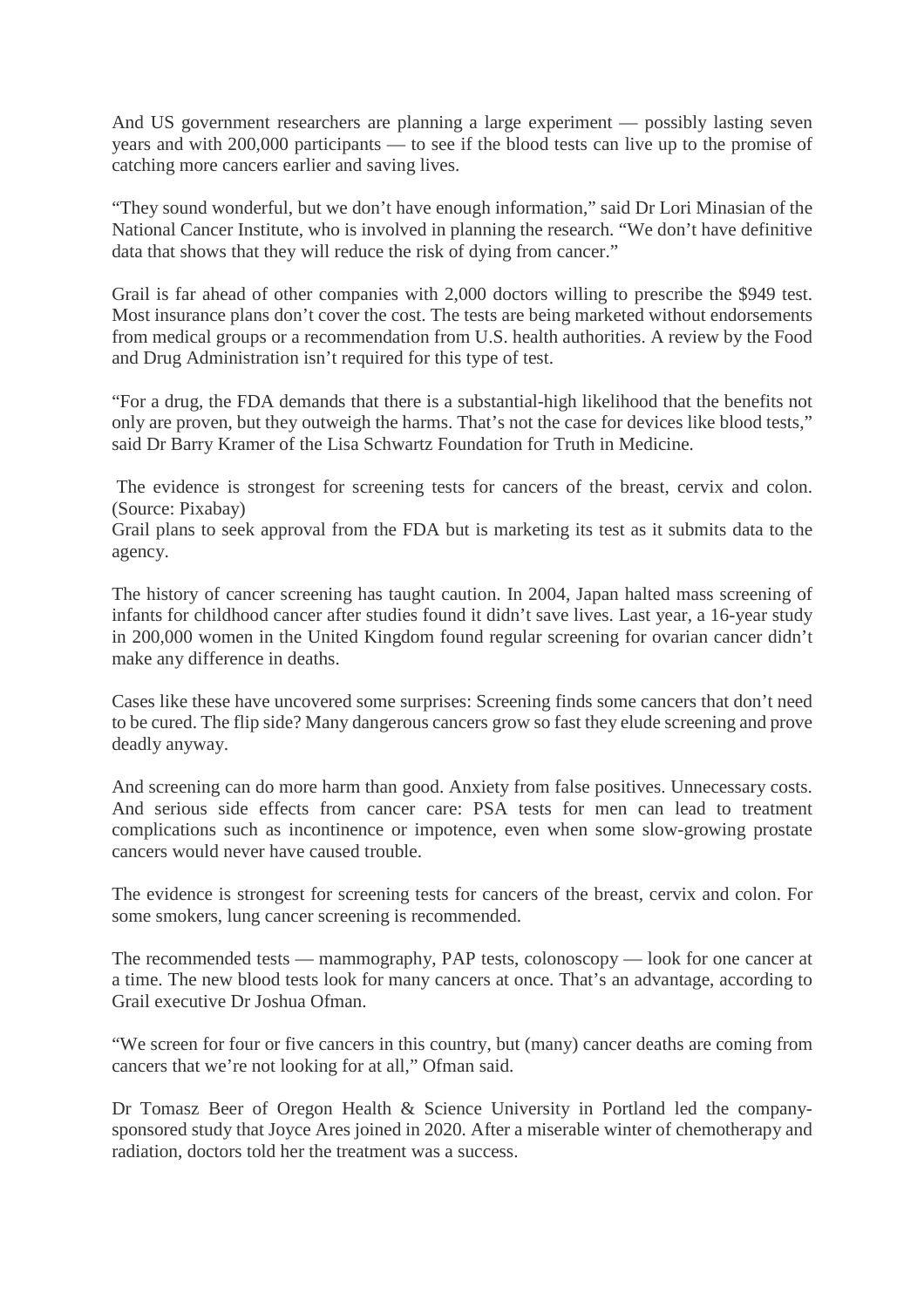Her case isn't an outlier, "but it is the sort of hoped-for ideal outcome, and not everyone is going to have that," Beer said.

While there were other early cancers detected among study participants, some had less clearcut experiences. For some, blood tests led to scans that never located cancer, which could mean the result was a false positive, or it could mean there's a mystery cancer that will show up later. For others, blood tests detected cancer that turned out to be advanced and aggressive, Beer said. One older participant with a bad case declined treatment.

ALSO READ |New study says no increased fertility chances from weight loss; here's why experts disagree

Grail continues to update its test as it learns from these studies, and is sponsoring a trial with Britain's National Health Service in 140,000 people to see if the blood test can reduce the number of cancers caught in late stages.

Although Ares feels lucky, it's impossible to know whether her test added healthy years to her life or made no real difference, said Kramer, former director of the National Cancer Institute's Division of Cancer Prevention.

"I sincerely hope that Joyce benefited from having this test," Kramer said when told of her experience. "But unfortunately, we can't know, at the individual Joyce level, whether that's the case."

Cancer treatments can have long-term side effects, he said, "and we don't know how fast the tumour would have grown." Treatment for Hodgkin lymphoma is so effective that delaying therapy until she felt symptoms might have achieved the same happy outcome.

For now, health experts stress the Grail blood test is not a cancer diagnosis; a positive result triggers further scans and biopsies.

"This is a path in diagnostic testing that has never been tried before," Kramer said. "Our ultimate destination is a test that has a clear net benefit. If we don't do it carefully, we'll go way off the path."

# **Summer health**

# **Summer health: Top three reasons why you should consume mulberry this season**

**According to the nutritionist, mulberry is the best vitamin shot that you can take to build immunity this season(The Indian Express: 20220412)**

https://indianexpress.com/article/lifestyle/health/summer-fruit-mulberry-shehtoot-healthbenefits-rujuta-diwekar-7860065/

mulberryMulberry or shehtoot is abundantly found in the country. (Source: Pixabay)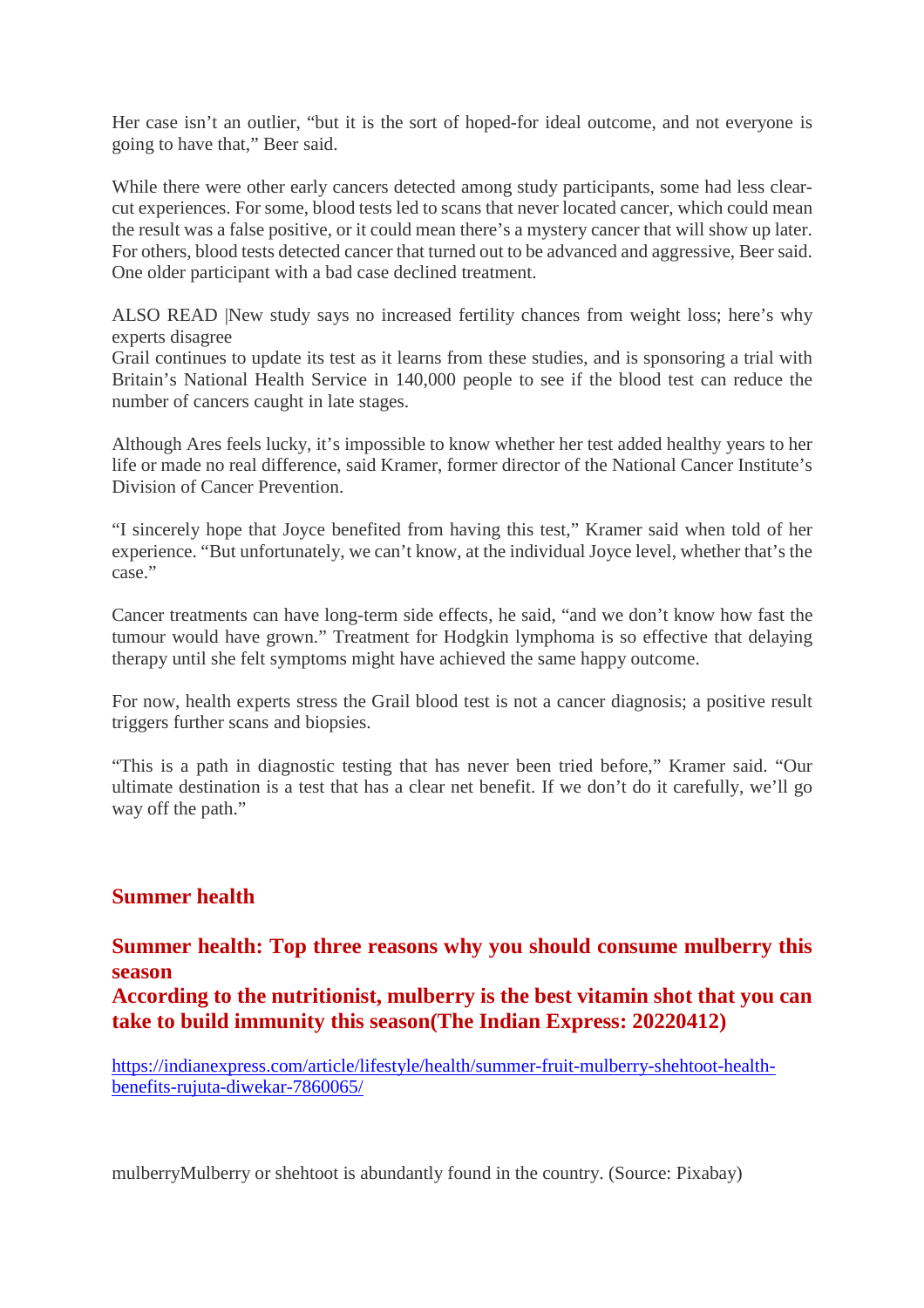During the summer months, it is advised to keep oneself hydrated by drinking enough water and consuming seasonal fruits and vegetables as the sweltering heat can lead to a host of issues such as dehydration and excessive sweating among others.

One such delicious and commonly-found summer fruit is mulberry or shehtoot, as it is popularly known. Nutritionist Rujuta Diwekar said that this fruit is "abundantly available everywhere in our part of the world". However, little is known about the many benefits of mulberry that make it "super healthy" and "priceless".

Take a look.

Here are the various health benefits of mulberry, as shared by Diwekar.

Improves eye health

In today's time, we spend a large amount of time in front of screens. This can lead to eye fatigue and dryness. Mulberries have "carotenes and zeaxanthin for eye health", she shared.

ALSO READ |Nutritionist shares simple diet tips to manage symptoms of menopause Builds immunity

According to the nutritionist, this is the best vitamin shot that you can take to build immunity. It helps you keep flu and congestion-free this season.

Relieves digestive issues

Many people struggle with constant bloating. If you are one of those, consume mulberries as it improves digestion and has several anti-inflammatory properties.

Prior to this, Ayurvedic expert Dr Dixa Bhavsara, too, had shared the many benefits of this seasonal fruit.

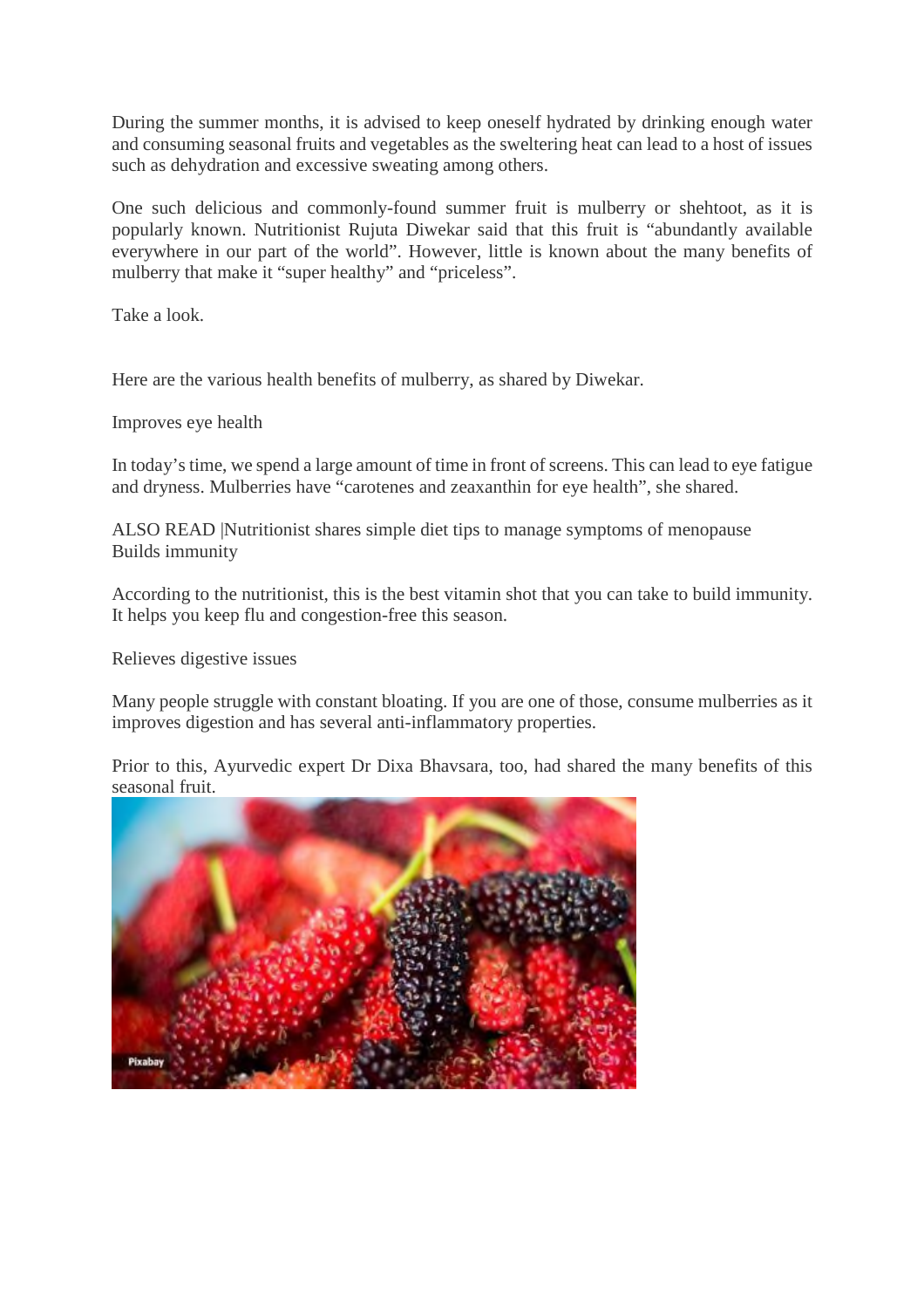# **Precaution dose' of COVID-19 vaccine,**

# **Explained | Why India administers 'precaution dose' of COVID-19 vaccine, and not 'booster dose' (The Hindu: 20220412)**

https://www.thehindu.com/sci-tech/health/explained-why-india-administers-precaution-doseof-covid-19-vaccine-not-booster-doses/article65306005.ece

A medical staff member seen showing Corbevax vaccine during covid 19 vaccination drive in progress at a centre in Daryaganj , in New Delhi.

A medical staff member seen showing Corbevax vaccine during covid 19 vaccination drive in progress at a centre in Daryaganj , in New Delhi. | Photo Credit: SUSHIL KUMAR VERMA

As India gears up to administer 'precaution doses' of COVID-19 vaccine to eligible population above 18 years from Sunday, the debate over 'booster' vs 'precaution' doses has arisen.

On December 25, Prime Minister Narendra Modi announced that healthcare, frontline workers and those who are above 60 years and have comorbidities will be eligible for a 'precaution dose' from January 21. The use of 'precaution' doses had arisen as the question is to why Centre had not termed it 'booster' doses as is the global norm.

What are India's 'precautionary doses'?

As per Ministry of Health and Family Welfare (MoHFW)'s guidelines, beneficiaries above 18 years who have received two doses, are eligible to receive another dose of COVID-19 vaccine. The prioritisation and sequencing of this precaution dose would be based on the completion of 9 months, or 39 weeks, from the date of administration of the second dose.

Co-WIN system will send SMS to such beneficiaries for availing the precaution dose when the dose becomes due.

The details of administration of the precaution dose will be suitably reflected in the vaccination certificates.

Private vaccination centres can charge up to a maximum of Rs 150 as service charge for vaccination, over and above the cost of the vaccine.

Precaution dose will be of same vaccine which has been used for administration of first and second dose.

ICMR on 'booster doses'

Technically, the 'precaution dose' is effectively a 'booster dose', differing only in nomenclature. As late as December 12, 2021, the Indian Council of Medical Research (ICMR) maintained that the "need for a booster or additional COVID-19 vaccine dose" was being examined.

"There is currently no strong evidence that those who have been vaccinated will not get the virus. Also many have been vaccinated and have got the infection later. The protection that this combination [getting infected and getting vaccinated] offers is also a matter of study."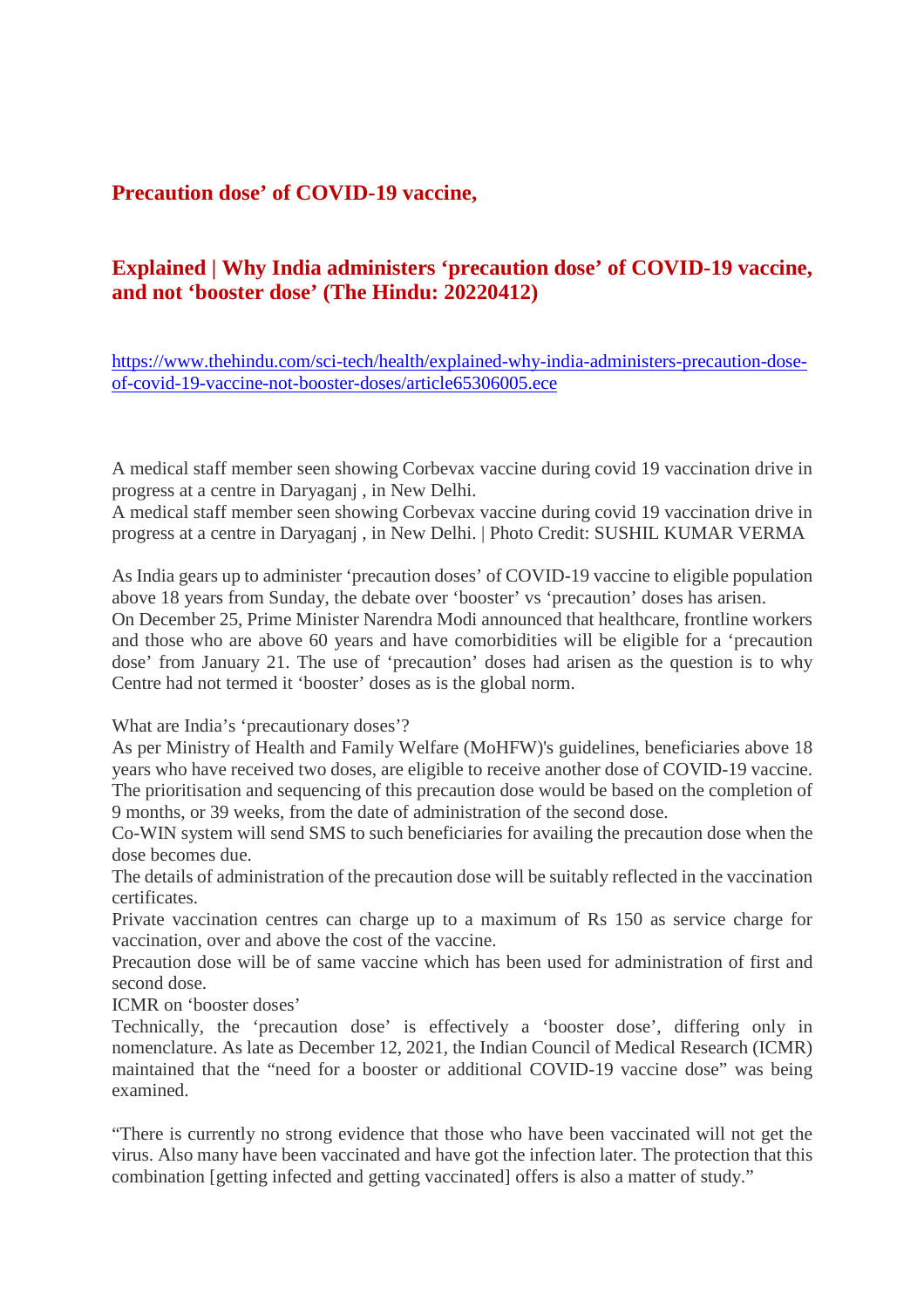Dr. Samiran Panda

Head, Epidemiology and Communicable Diseases, ICMR

Dr. Samiran Panda of ICMR added that there was no immediate recommendation to introduce booster or additional dose. He said from a public health point of view also more coverage is what India is looking at.

Twenty-three days later, PM Narendra Modi announced the launch of 'precautionary' doses for frontline workers and eligible population over 60 years.

#### How is it different from a 'booster' dose?

The main difference between 'precautionary' and 'booster' doses is that mixing of vaccines is not allowed in India's 'precaution' doses.

After Mr. Modi's announcement of 'precaution' doses, Dr V.K. Paul, Member-Health, NITI Aayog said that the 'precaution dose' of COVID-19 vaccine will be of the same vaccine which was administered previously. That is, beneficiaries who have gotten two Covishield doses, will be given a 'precaution dose' of Covishield only.

However, an ICMR study titled 'Serendipitous COVID-19 Vaccine-Mix in Uttar Pradesh' found that mixing of Covishield and Covaxin was safe and showed better results. The study was based on a group of Covishield recipients in Uttar Pradesh who had inadvertently received Covaxin as their second dose.

"It is observed that the neutralizing NAbs were 1.25, 3.95 and 1.30 fold reduced in the heterologous (mix dose) group for Alpha, Beta and Delta. Similarly the NAb were reduced homologous Covishield [1.33, 3.9, and 2.74], homologous Covaxin [1.4, 2.45, and 2.08] for Alpha, Beta and Delta"

#### ICMR

On a comparative study of this group to two groups of 40 people who had received two doses of Covishield and Covaxin respectively, ICMR found that those who received a mix of vaccines (an adenovirus vector platform-based vaccine followed by an inactivated whole virus vaccine) elicited better immunogenicity than two doses of using the same vaccines.

#### 'Booster' doses across the world

In US, which is currently administering booster doses, the government allows its eligible population above 18 years to get either Pfizer-BioNTech or Moderna vaccine as booster doses, five months after getting the primary doses.

For those who got two doses of Johnson & Johnson's Janssen vaccine, the Centre for Disease Control (CDC) recommends getting either Pfizer-BioNTech or Moderna as a booster. Similarly in UK, either Pfizer-BioNTech or Moderna are offered as booster inspite of Oxford-AstraZeneca vaccine (i.e Covishield) being the main vaccine to be administered.

#### WHO on 'booster doses'

In September, The World Health Organisation (WHO) had called for a moratorium on booster vaccination for healthy adults until the end of 2021 to counter the persisting and profound inequity in global vaccine access.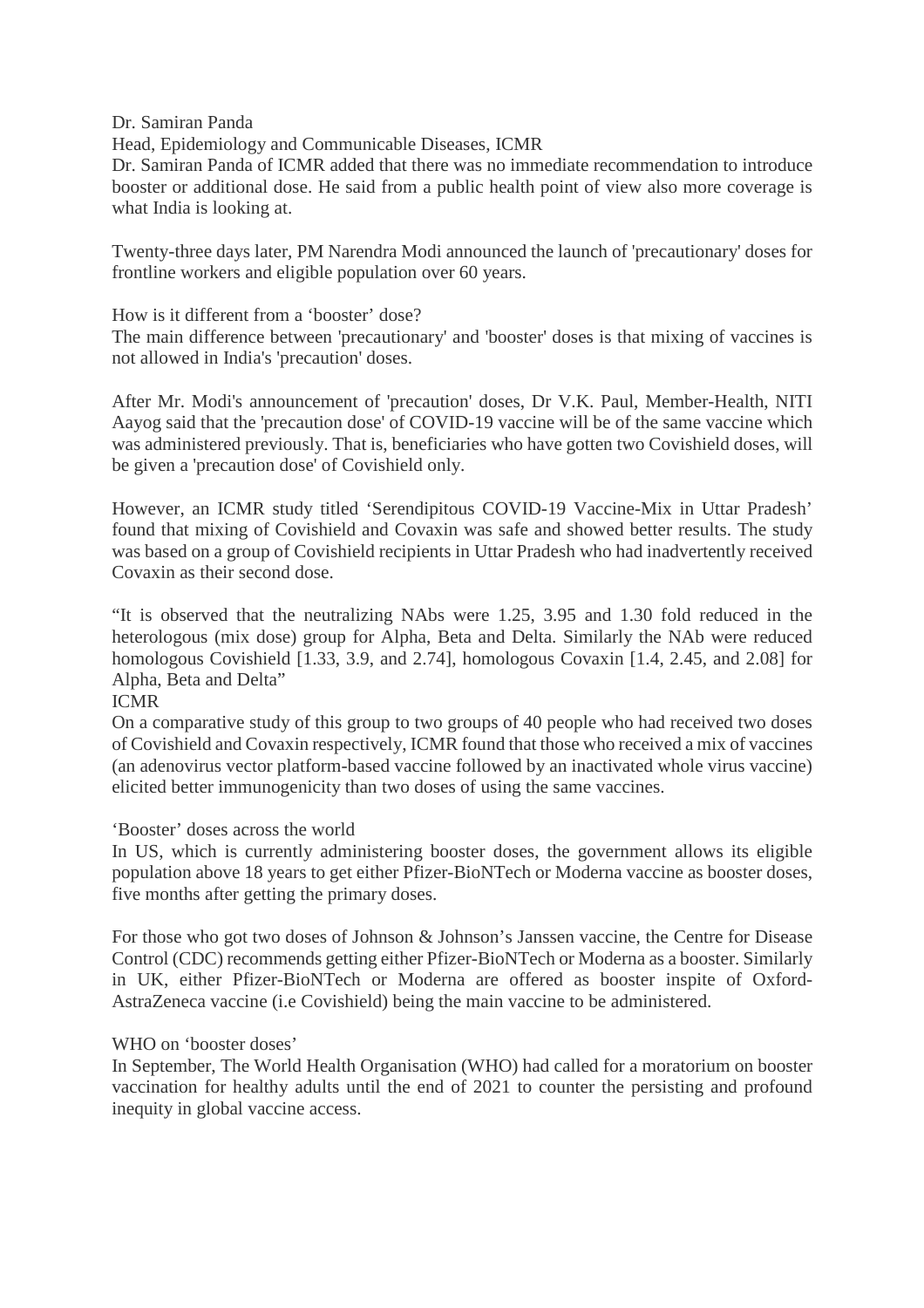"While many countries are far from reaching the 40% coverage target by the end of 2021, other countries have vaccinated well beyond this threshold, already reaching children and implementing extensive booster vaccination programmes"

Dr Tedros Adhanom Ghebreyesus

WHO director-general

The WHO prioritises Global COVID-19 Vaccination by mid-2022 and has stated "Vaccine effectiveness data for a booster dose are being published from an increasing number of countries, but remain limited in follow-up time. All studies demonstrate an improvement in protection against infection; milder disease; as well as severe disease and death".

# **WHO -SARS-CoV-2 variant**

# **WHO records new recombinant SARS-CoV-2 variant (The Hindu: 20220412)**

https://www.thehindu.com/sci-tech/health/who-records-new-recombinant-sars-cov-2 variant/article65284952.ece

A woman wears a face mask while walking on Oxford Street in London on April 1, 2022. The WHO said a recombinant SARS-CoV-2 variant was detected in the United Kingdom on January 19, 2022, and over 600 sequences have been reported and confirmed since.

A woman wears a face mask while walking on Oxford Street in London on April 1, 2022. The WHO said a recombinant SARS-CoV-2 variant was detected in the United Kingdom on January 19, 2022, and over 600 sequences have been reported and confirmed since. | Photo Credit: Getty Images

XE recombinant reported in the U.K.; a recombinant variant occurs when an individual is infected with two or more variants at the same time.

The World Health Organization (WHO) has flagged the emergence of a new variant of the SARS-CoV-2 virus, the XE recombinant, in the United Kingdom, and with a possibly higher rate of transmission.

The WHO, in its weekly epidemiological update, said the recombinant was detected in the United Kingdom on January 19 and over 600 sequences have been reported and confirmed since. It went on to add: "Early-day estimates indicate a community growth rate advantage of about 10% as compared to BA.2, however this finding requires further confirmation."

#### ALSO READ

Immunity following infection lasts up to 19 months

The U.K. Health Security Agency (UKHSA), which tracks SARS-CoV-2 variants, analysed three recombinants, known as XF, XE and XD. It explained that, of these, XD and XF are recombinants of Delta and Omicron BA.1, while XE is a recombinant of Omicron BA.1 and BA.2. A recombinant variant occurs when an individual becomes infected with two or more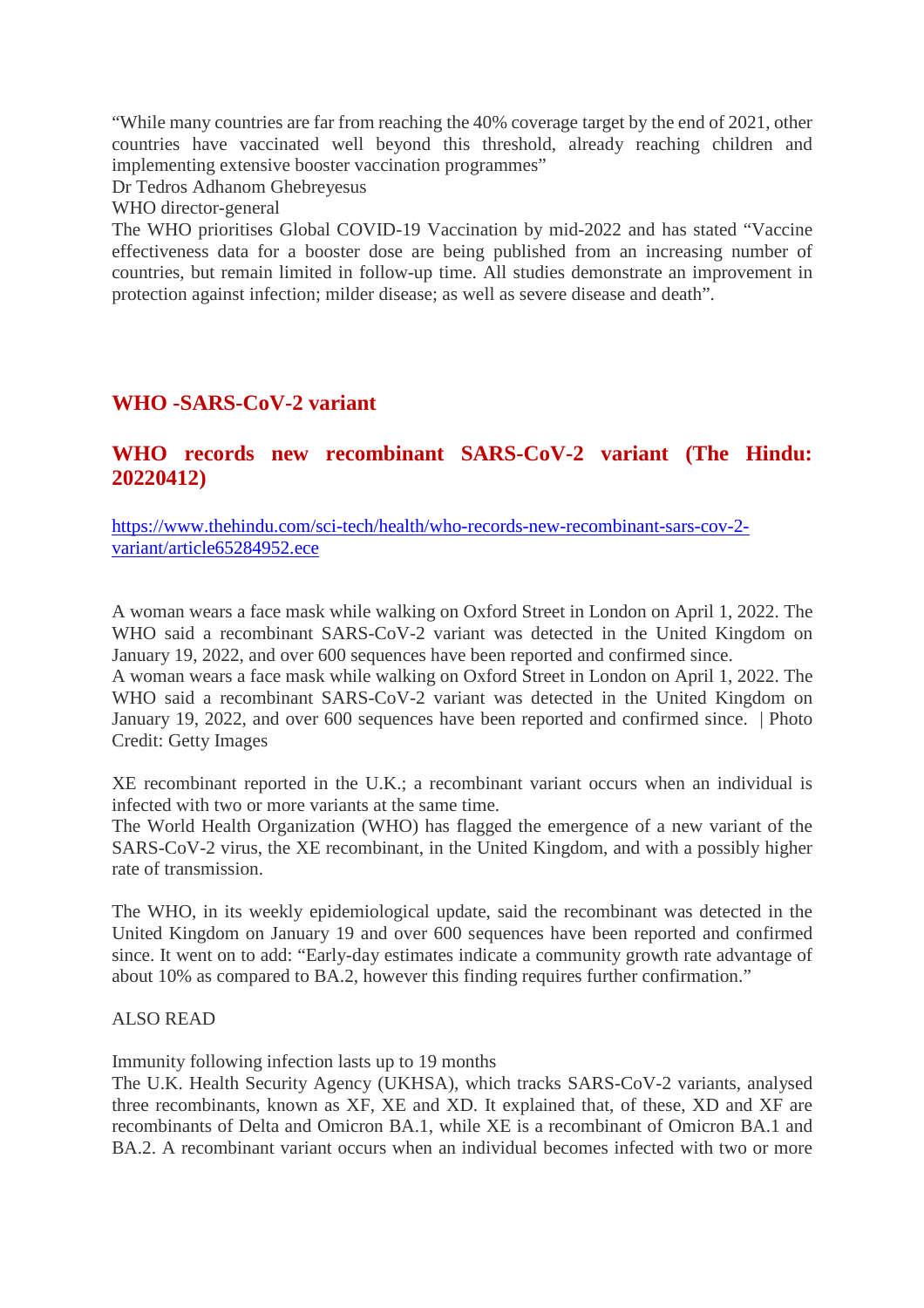variants at the same time, leading to a mixing of genetic material in the human body. Several such recombinants have emerged in the past during the pandemic.

The UKHSA has stated that in the U.K., only 38 cases of XF have been identified, though none since mid-February. There is currently no evidence of community transmission within the U.K. XD has not been identified in the U.K. to date, though 49 cases have been reported to global databases.

However, a total 637 cases of XE have been confirmed in the UK so far. "The earliest of these has a specimen date of 19 January 2022. There is currently insufficient evidence to draw conclusions about growth advantage or other properties of this variant," the agency said. However, all the recombinants are being tracked closely, it added.

ALSO READ

COVID-19 deaths up by 40%: WHO

Reflecting this, the WHO also said that until there emerges further confirmation on the community growth rate, "XE continues to belong to the Omicron variant until significant differences in transmission and disease characteristics, including severity, may be reported." It has also committed to closely monitoring and assessing the public health risk associated with the recombinant variants.

# **SARS-CoV-2**

# **The recombinant variants of SARS-CoV-2 (The Hindu:20220412)**

https://www.thehindu.com/sci-tech/health/the-recombinant-variants-of-sars-cov-2/article65292323.ece

How are mutations and recombinants different from each other? Is the newly detected recombinant coronavirus more transmissible?

The story so far: The World Health Organization (WHO) has flagged the emergence of a new variant of the SARS-CoV-2 virus — the XE recombinant. The WHO further added that the recombinant virus was detected in the U.K. on January 19 and over 600 sequences have been reported and confirmed since.

#### **Bowel cancer**

**Exercise can lower risk of getting bowel cancer: Study (New Kerala:20220412)**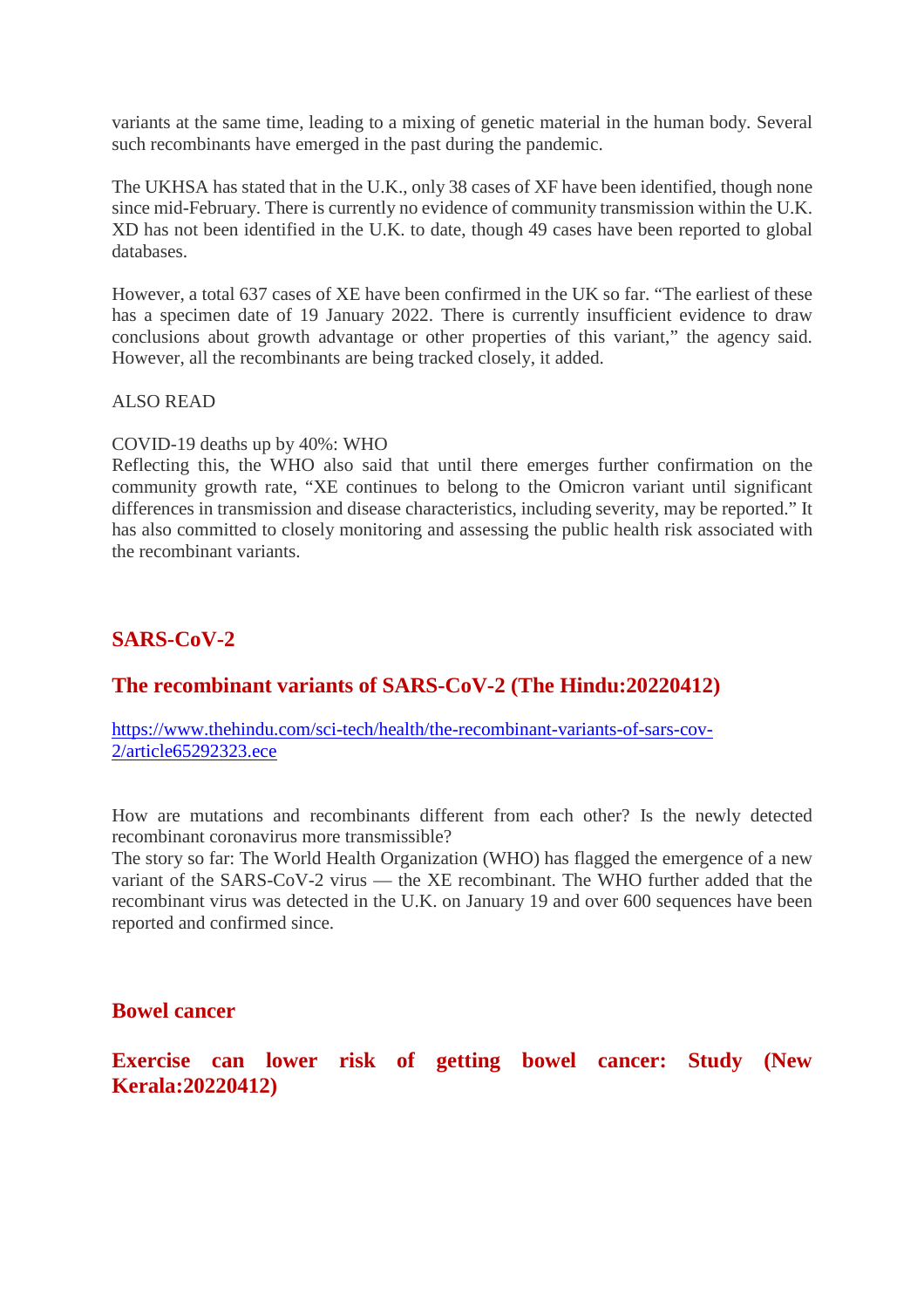Exercise can lower your risk of getting bowel cancer and slow the growth of tumours, according to a recent study. The research was published in the journa-> View it--> https://www.newkerala.com/news/2022/52872.htm

# **Pregnancy**

# **Exposure to pollution during pregnancy can have adverse effects on children: (New Kerala:20220412)**

University, exposure to pollution during pregnancy can have many adverse effects in infa-> View it--> https://www.newkerala.com/news/2022/52834.htm

# **Ageing**

# **Ageing in human skin cells reversed by 30 years (New Kerala:20220412)**

researchers have developed a method to 'time jump' human skin cells by 30 years, turning back the ageing clock for cells without losing their specialised functi-> View it--> https://www.newkerala.com/news/2022/52799.htm

# **Arthritis**

# **Children are too at risk of getting Rheumatoid Arthritis: (New Kerala:20220412)**

Rheumatoid Arthritis is often considered a problem of adults but experts say even children are at risk of being affected.->-> View it--> https://www.newkerala.com/news/2022/52771.htm